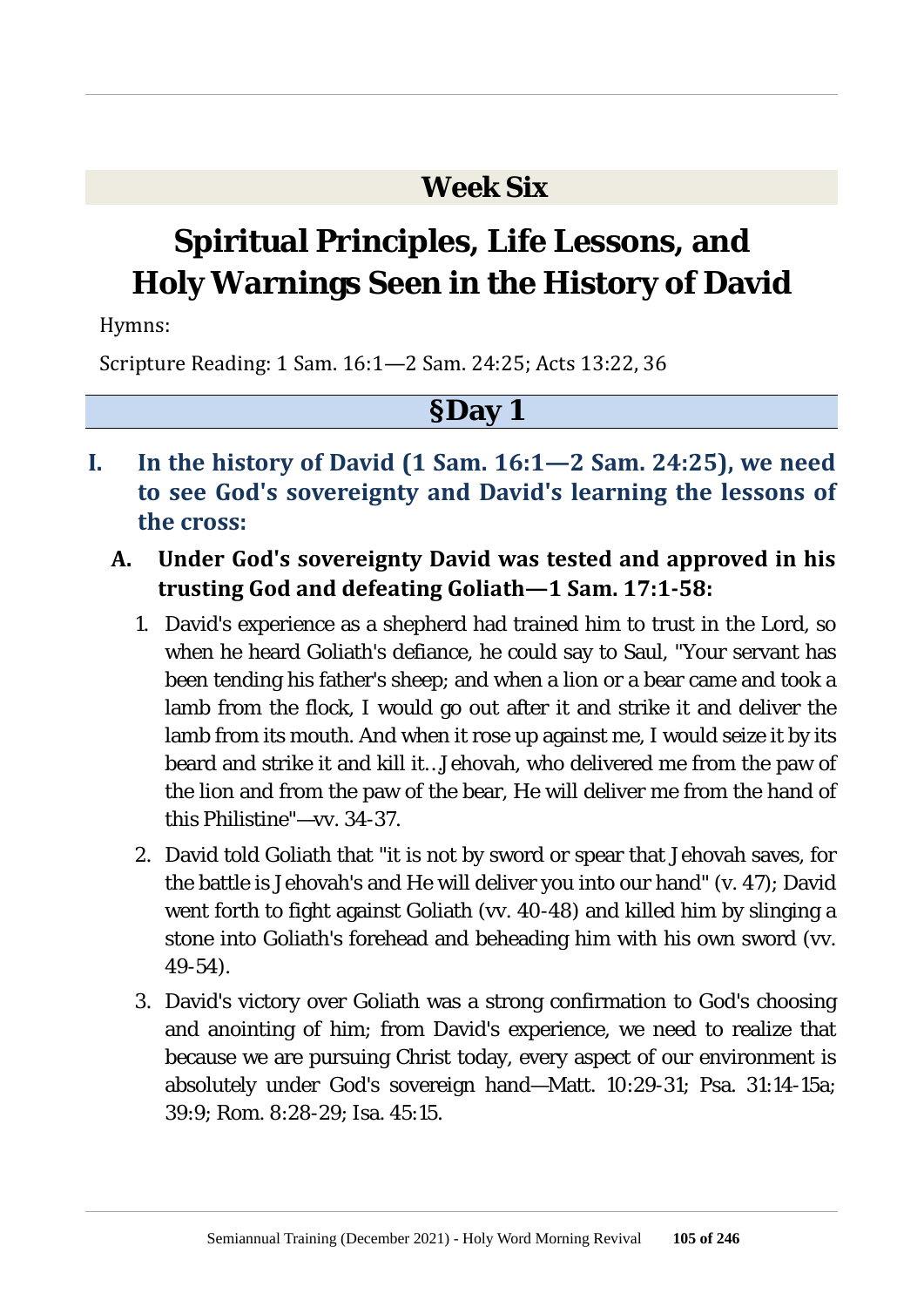### **§Day 2**

- **B. David, under God's sovereignty, was selected to be an attendant of Saul, the present king; by these two being put together, Saul was exposed as being a person who was opposite to God's will, and David was manifested to be a man according to God's heart—1 Sam. 18:6-11a:**
	- 1. For David to be tested in his relationship with Saul meant that David was continually put on the cross; on every mission that Saul sent him, David acted prudently, so Saul set him over the men of battle; once when David returned from striking the Philistines, the women came out of all the towns of Israel, and they sang to one another—"Saul has struck down his thousands; / But David, his ten thousands"—vv. 5-7.
	- 2. This praise did not affect David, but it affected Saul; Solomon said, "A man is tried by the praise given him" (Prov. 27:21); Saul became very angry and envious of David, showing that he was a person fully in the flesh and absolutely for himself; from that day on, Saul decided to kill David, and David had no place to hide; Saul went from being envious of David to plotting how he might kill him without damaging his own name—1 Sam. 18:10—20:42.
	- 3. When Saul attempted to kill him, David did not fight or do anything to avenge himself; he only fled; avenging and fighting back are matters of the flesh, and those who practice the things of the flesh have no share in the kingdom of God—18:11; cf. Rom. 12:19; Eph. 4:26; Gal. 5:21, 24.
	- 4. David was one who knew God's authority from his heart; in 1 Samuel we see Saul chasing David in the wilderness in order to kill him; David had the opportunity to kill Saul, but he feared God and did not dare to overthrow the divine order arranged by God—18:6—26:25.

- 5. If David had rebelled against Saul, he would have been to the people an example of rebellion against the God-ordained, appointed king; David's attitude was that of denying the self and submitting to God's authority.
- 6. Saul had been disobedient to God and was rejected by God, but this was something between Saul and God; as for David, he submitted to God's anointed, and this was his responsibility before God—24:4-6; 26:9, 11; 2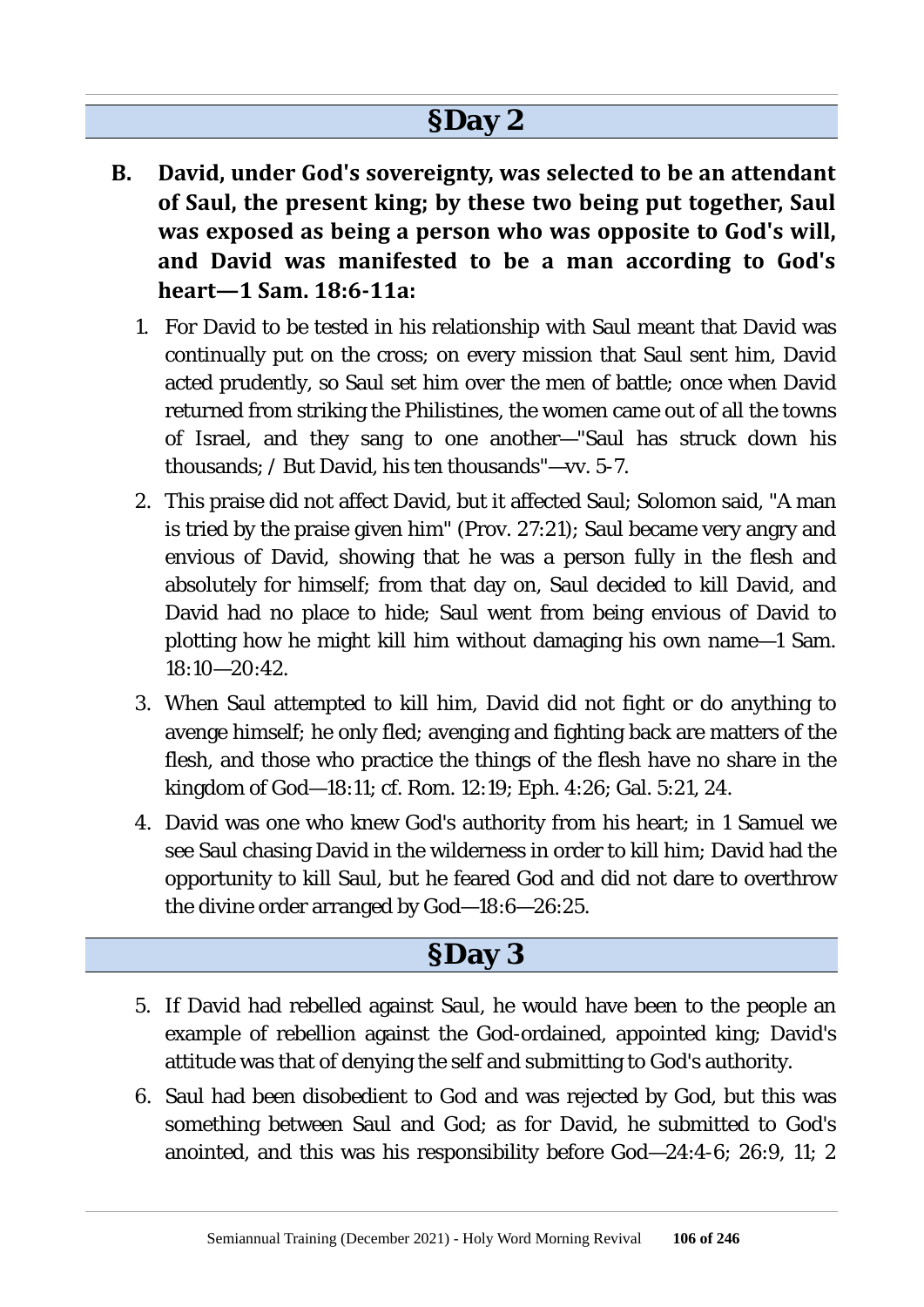Sam. 1:9-16.

- 7. If some will pay the price to experience the breaking of the cross by living under the cross, know and deal with their natural life and disposition, put to death the flesh, and deny themselves before God, they will certainly know God's authority and be able to bring in God's authority—this is a basic principle.
- 8. According to the realization of the New Testament, David bore the cross every day under any kind of situation; Philippians 3:10 indicates that the strength for us to bear the cross is the power of Christ's resurrection; Christ has come into us to live in us and to bear the cross within us—cf. S. S. 2:8-9, 14.
- 9. As David was learning the lessons of the cross, he enjoyed God's provision with Jonathan and Michal; without them, David would not have had a way to escape from Saul—1 Sam. 20:1-42; 19:11-18.
- 10. Under God's sovereignty, David took the lessons of the cross, and eventually, he was not a loser but a gainer and a winner, not a sufferer but an enjoyer—Phil. 1:19; 3:8-9; 2 Cor. 4:7, 16-18; cf. 2:12-14.
- 11. David's life signifies a life of brokenness; the breaking of the outer man is the breaking of our natural disposition, our self; the goal of the discipline of the Holy Spirit is for us to be a broken man; God puts us in a place of total inability and helplessness so that He can have the free way to work Himself with all His unsearchable riches into us—1:8-9; 4:16-18; 12:9-10; Hosea 6:1-3; Rom. 8:28-29; cf. John 12:3.

- **II. David cared for God's habitation on earth, the habitation of the Ark of God—2 Sam. 6:1—7:29; Psa. 132:1-18:**
	- **A. Although God did not want David to build the temple, he prepared the builder, the site, and the materials for the building of the temple; God also revealed to David by His Spirit the pattern of the temple, and before David died, he gave this pattern to Solomon his son; thus, David fulfilled his ministry and co-worked with God for the completion of the building of the temple—2 Sam. 8:11; 1 Kings 7:51; 1 Chron. 22:14-16; 29:1-5; 28:11-19; Acts 13:22, 36.**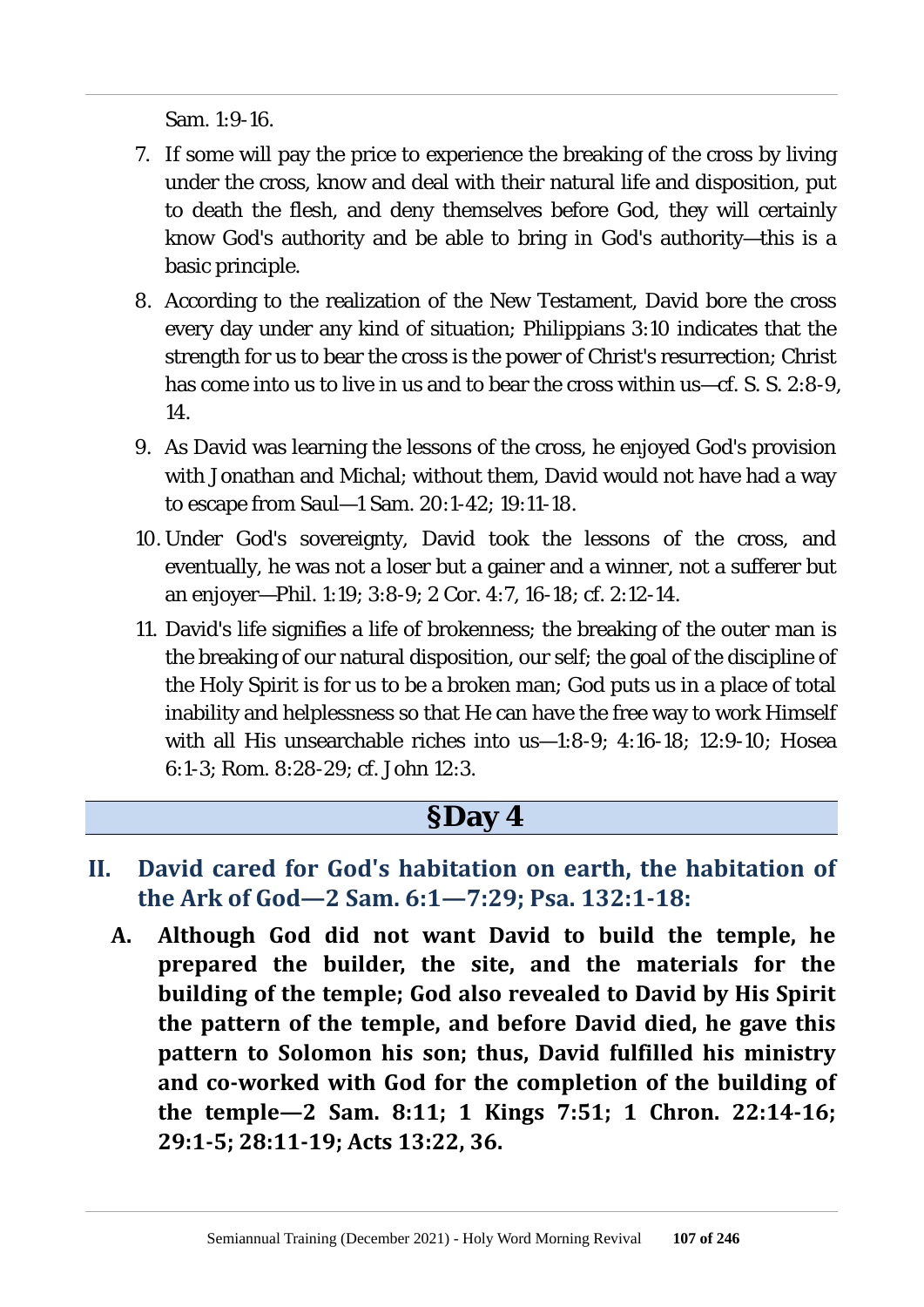- **B. David was zealous to build a temple for God (2 Sam. 7:1-3), but God rejected David's good intention; God sent Nathan the prophet to David to ask, "Is it you who will build Me a house for Me to dwell in?"—v. 5:**
	- 1. This shows that all our work and service in the church must be initiated by God and must be according to His desire; anything that is initiated or started by man, regardless of how much it is for God, is a religious activity devoid of the presence of Christ.
	- 2. Our heart to serve God is acceptable, but our decision to do something for Him is not acceptable; God said to David, "Is it you…?"; God does not want us to decide anything on His behalf.
- **C. Because David was one who feared God and cooperated with God, he did not react when God told him through Nathan to stop in his determination to be the one who would build the temple; the act of David's stopping to carry out his desire to build the temple is a great matter; Sister M. E. Barber said, "Whoever cannot stop working for the sake of God cannot work for the sake of God" (The Collected Works of Witness Lee, 1953, vol. 1, "Knowing Life and the Church," p. 283)—Luke 10:38-42.**
- **D. David's stopping established a twofold testimony in the universe: first, all the work in the universe should come from God, not from man; second, all that matters is what God does for man, not what man does for God—2 Sam. 7:11-14a, 18, 25.**
- **E. We must learn deep within that God wants only our cooperation; He does not need us to do anything for Him; we must stop all our opinions, decisions, and ideas; we need to let Him speak, let Him come in, and let Him command—Matt. 17:5.**

#### **§Day 5**

**III. The account of God's punishing judgment on David is written as a warning to us today (1 Cor. 10:11); God is not only loving and merciful, but He is also just and fearsome; God forgave David, but He also disciplined and chastised David according to His governmental righteousness (2 Sam. 12:10-14):**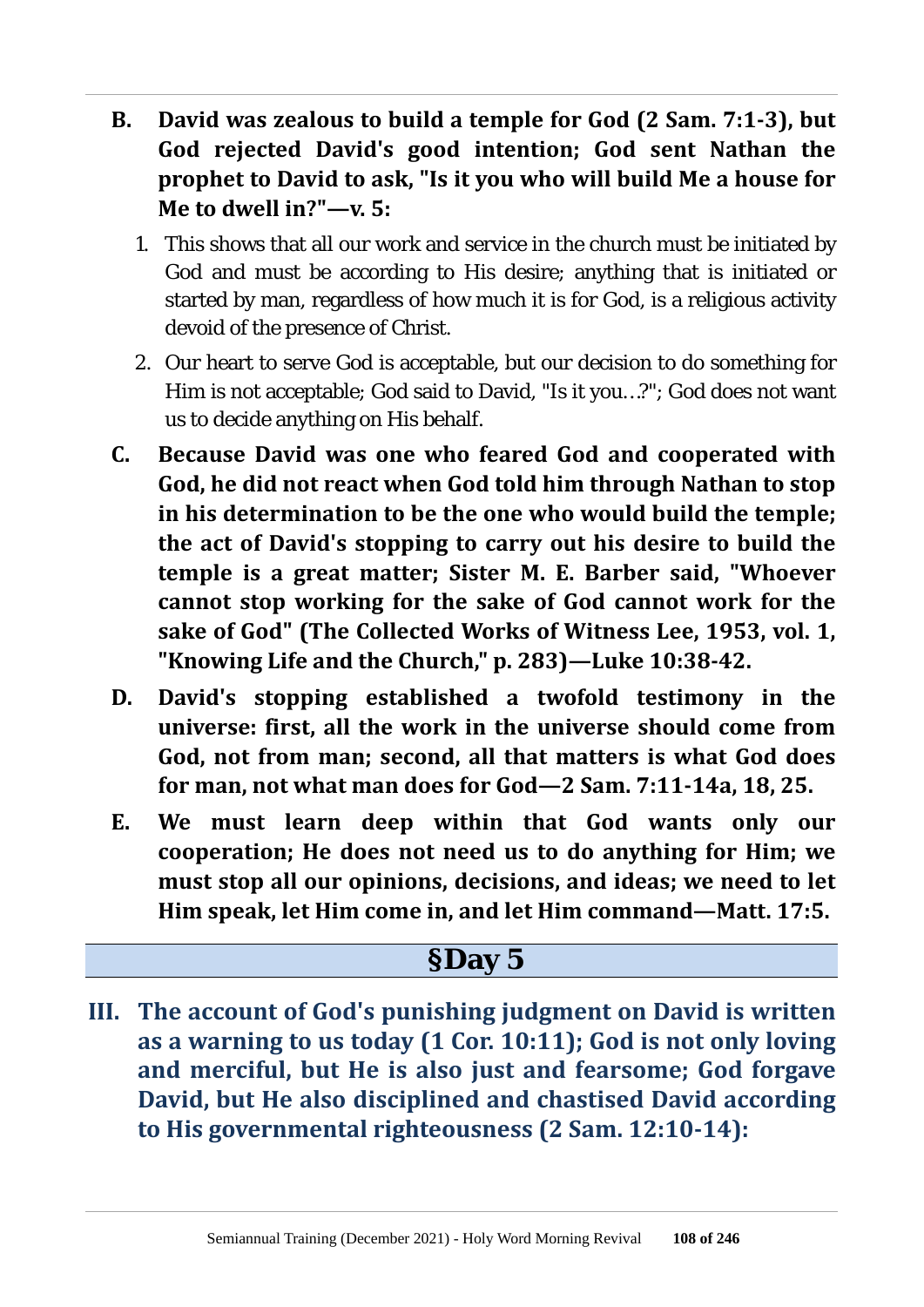- **A. After all the enemies of Israel were subdued and David was exalted as the king of Israel, David committed great sins while he was in a peaceful situation—adultery and murder; this indicates that whenever we are at ease in a peaceful situation, it is easy for us to be seduced to indulge our flesh—11:1-27; 1 Pet. 4:1 and footnote 4.**
- **B. David's sin was the issue of his indulging the lust of the eyes and the lust of the flesh (2 Sam. 11:2-3); David, abusing the power of his kingship (vv. 4-5), committed willful adultery by robbery.**
- **C. After committing such an act, David tried to cover his evil deed by means of a pretense (vv. 6-13); then he murdered Uriah, his faithful servant, by conspiring with Joab, so that he could take Uriah's wife (vv. 14-25; 12:9).**
- **D. By his one sin David broke the last five of the Ten Commandments (Exo. 20:13-17); his sin was a great insult and offense to God, and it nearly annulled all his attainments from the past.**
- **E. David, being a man according to God's heart (1 Sam. 13:14), afforded God the way to begin the age of the kingship for the establishment of His kingdom on earth for His coming Christ, but he failed in the matter of the indulgence of the lust of the flesh (1 Kings 15:5); in this matter David was loose, and he sacrificed his high attainment in his spiritual pursuit of God; this should be a warning to all of us.**
- **F. How regrettable it was that David, at a crucial time of the evil one's temptation, did not exercise strong control over his lust but indulged in it and committed a gross sin that offended God to the uttermost.**
- **G. God loved David, but because of his sin David lost his standing and position as well as eleven of the twelve tribes (2 Sam. 20:1-2); David's sin sowed the seed of Solomon's corruption (12:24), which issued in the dividing of the God-given kingdom (1 Kings 11:9-13; 12:1-17), and the seed of the corruption of**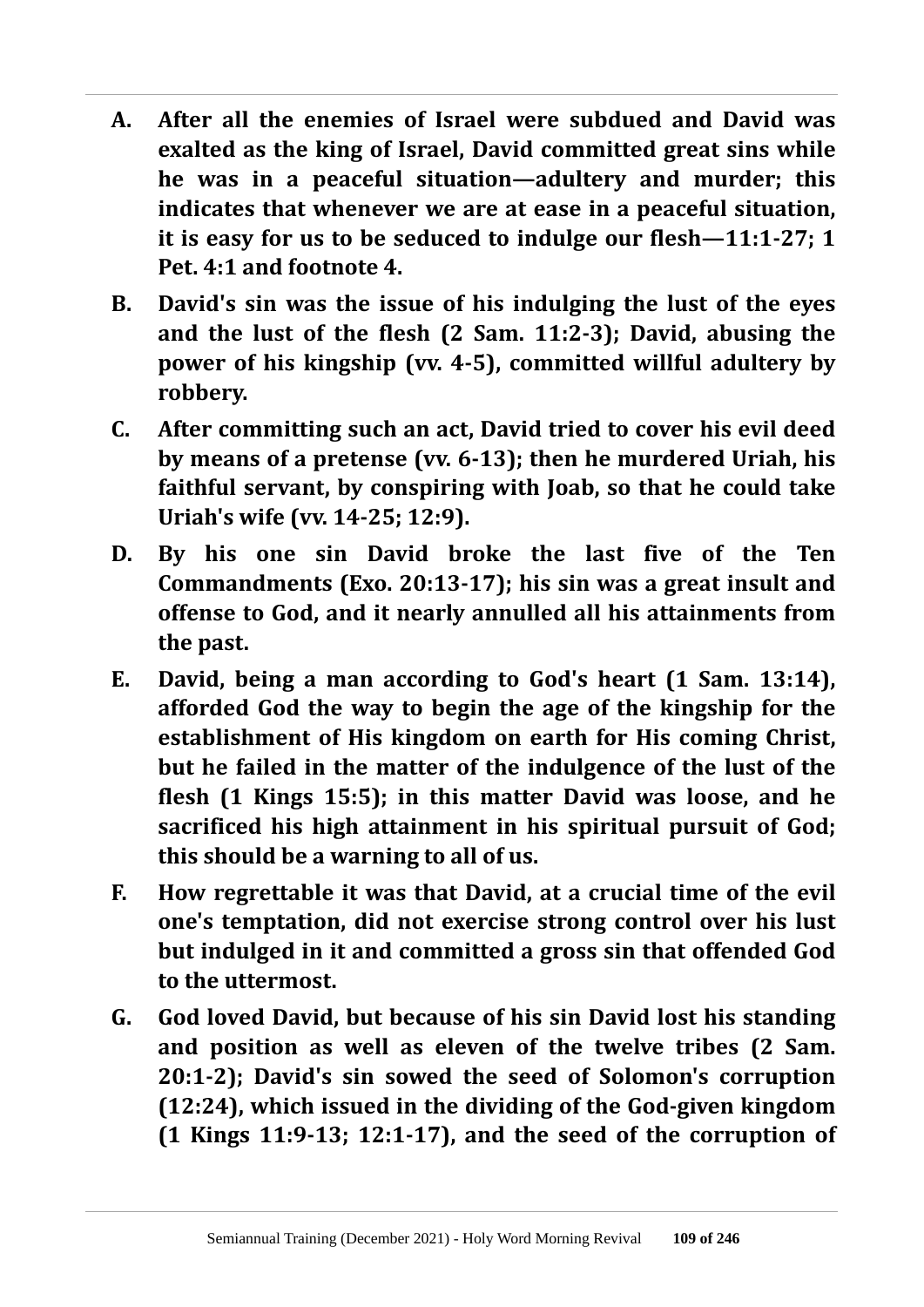**Solomon's descendants in the kingship, which issued ultimately in the loss of the nation and of the holy land of their fathers, in the captivity of the holy people, and in their being scattered around the globe and having no peace up to the present time.**

- **H. We can see from the history of David that falling under God's governmental hand is a serious matter (2 Sam. 12:10-14); David restored his fellowship with God very quickly, but God's discipline continued even after his death (v. 15b—20:26).**
- **I. Through the confessing of his sins, David's fellowship with God was restored, as revealed in Psalm 51, but he came under God's governmental hand; after his failure many evils, including incest, murder, and rebellion, took place among his family—2 Sam. 12:15b—20:26.**
- **J. God exercised a severe punishment upon David because his sin was very evil; the source of the unprecedented evil in David's family was David's indulgence in the lust of the flesh; this shows that God's chastisement and His governmental dealing with those who love Him may even affect their children.**
- **K. This should be a solemn alarm and warning to us in our relationship with Christ; what we are, what we desire, what we intend to do, and how we behave have very much to do with our remaining in Christ and participating in all of His unsearchable riches for our enjoyment; if we are not right with God in any of these matters, we will suffer the loss of Christ as our enjoyment.**
- **L. The all-inclusive Christ as our dwelling place, our all-inclusive good land, and everything we need for our enjoyment will vomit us out of Himself and not allow us to enjoy Him any longer if we are not proper in relation to Him—Lev. 18:25; Rev. 3:16.**
- **M. Eventually, David not only became old but also was fading away; David's life had a good beginning, like the bright sun rising, and**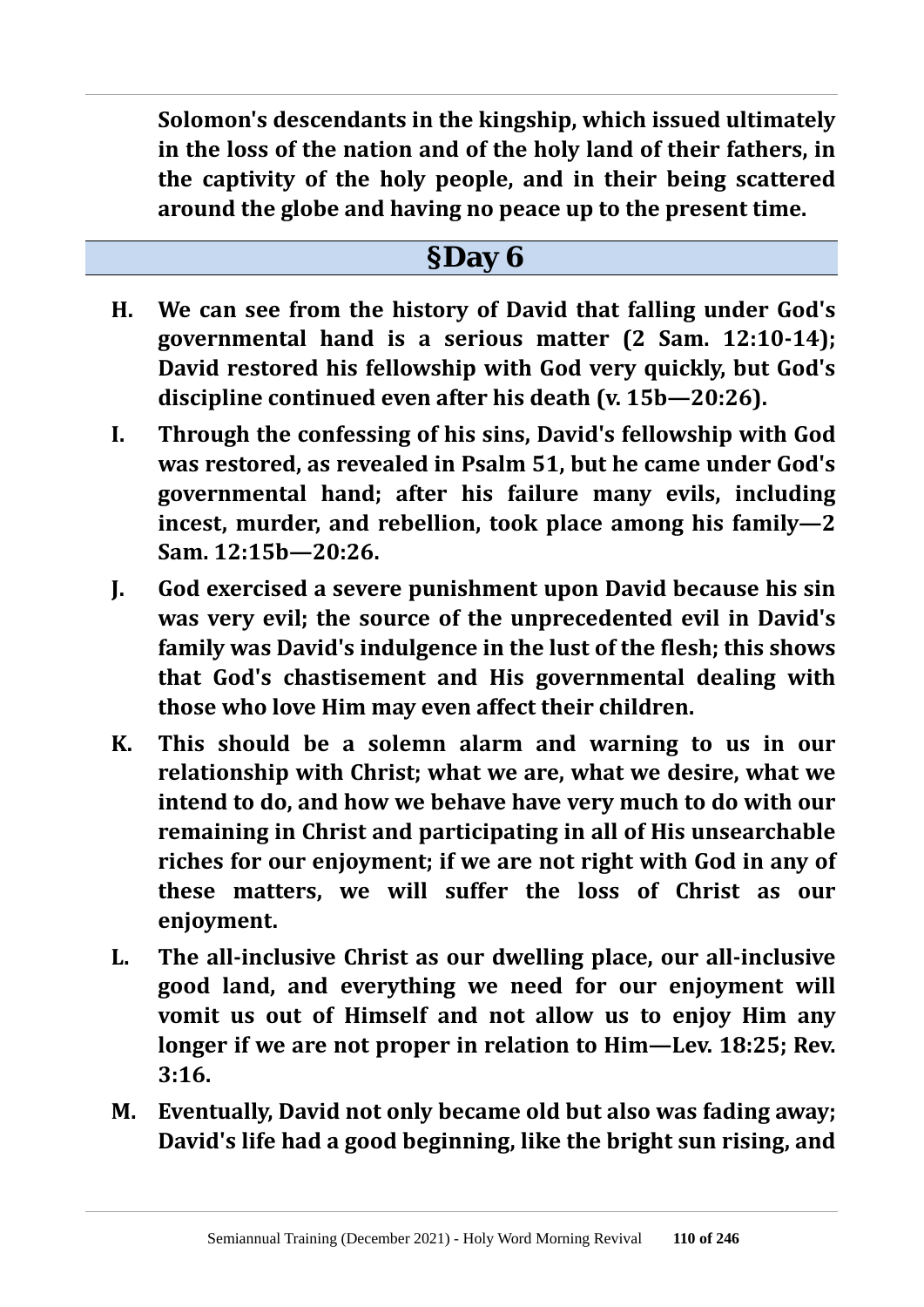**his life with his career became like the sun shining at noon; however, his indulgence in lust (2 Sam. 11:1-27) spoiled his career and caused his bright life to fade like the sunset in the evening; in David's old age there was nothing bright, excellent, or splendid (1 Kings 1:1-4; cf. Deut. 34:7; Gen. 48:14-16; Prov. 4:18).**

- **N. The Christian life is a life of learning God's government; we reap what we sow; the more generous we are to others, the more generous God will be to us; if we are mean and severe to our brothers, God will be mean and severe toward us; when others are sick or in trouble, it is the time for us to help them, not the time for us to criticize them—Gal. 6:7; 1 Thes. 5:14-15; Luke 6:36-38; Matt. 7:1-2:**
	- 1. We must learn to be generous and forgiving persons; if we are severe toward others, God will be severe toward us; we should avoid criticizing, condemning, or speaking about others in a light way; our criticism and careless comments about others often become a judgment upon ourselves—6:15; 18:23-35.
	- 2. There are many brothers who have fallen miserably today for one reason only—they have criticized others too severely in the past, and many of their weaknesses today are the very weaknesses that they criticized in the past.
	- 3. We have been called to bless others, so we, as a blessed people, should always bless others that we may inherit blessing; what we bless others with, we will inherit ourselves—1 Pet. 3:8-11; Matt. 10:13; cf. Num. 6:22-27.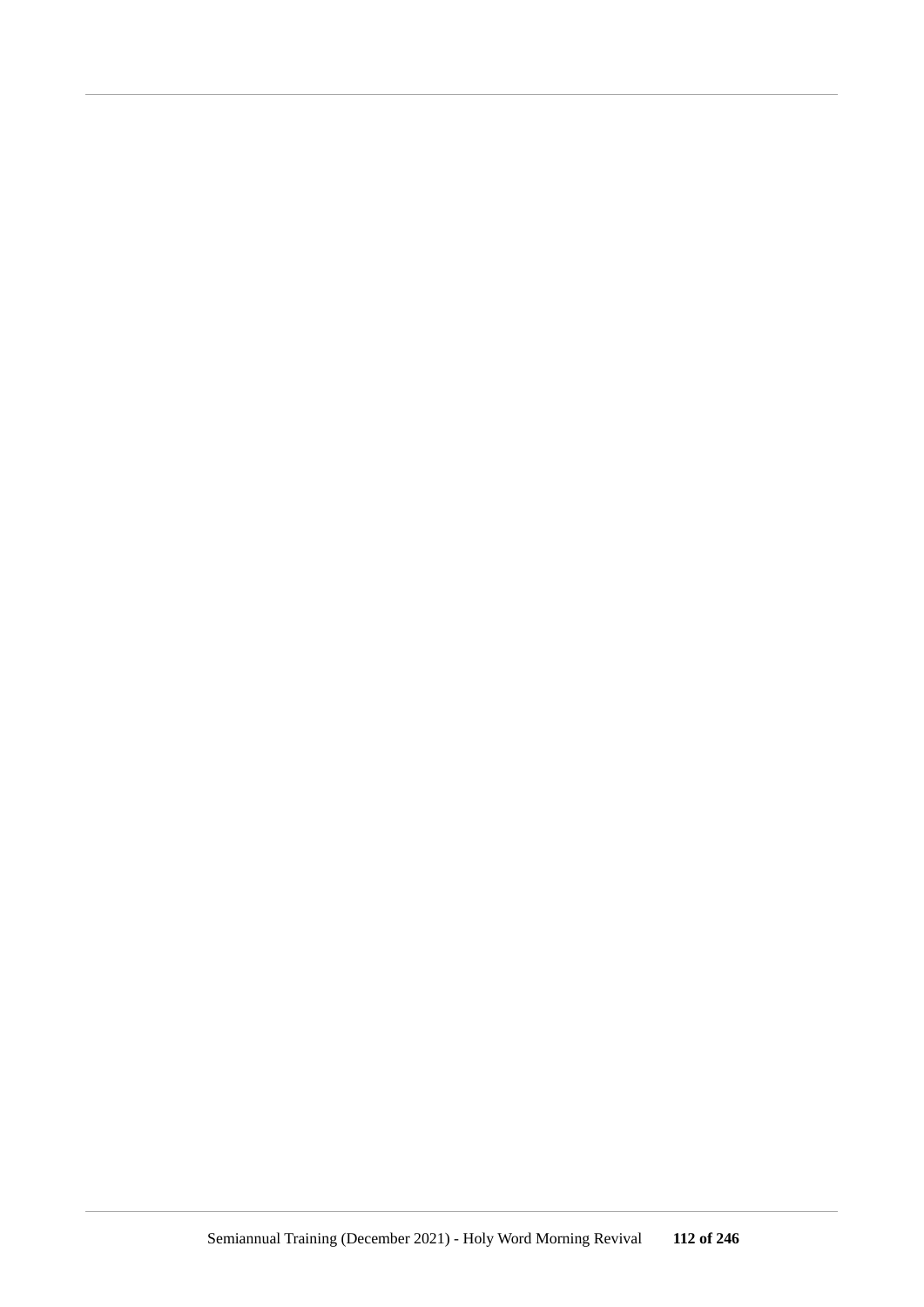### **Morning Nourishment**

**1 Sam. 17:45-47 Then David said to the Philistine,…I come to you in the name of Jehovah of hosts, the God of the ranks of Israel, whom you have defied. On this day Jehovah will deliver you up into my hand…. And all the earth will know that there is a God in Israel; and all this congregation will know that it is not by sword or spear that Jehovah saves, for the battle is Jehovah's…**

In 1 Samuel 17 David was tested and approved in trusting God and defeating Goliath.

David heard Goliath's defiance…. David considered that Goliath was defying the armies of the living God (v. 26b). He also considered that to kill such a defier was to turn away the reproach from Israel (v. 26a)…. David realized that the cause [for his coming there (v. 29b)] was that he had been sent there by God to defeat the defier. (Life-study of 1 & 2 Samuel, pp. 82-84)

### **Today's Reading**

David gained the agreement of Saul for him to fight against Goliath (1 Sam. 17:31-39). At first, Saul discouraged David from fighting with Goliath, saying that David was but a youth and that Goliath had been a man of war since his youth (v. 33). However, David had the assurance that Jehovah would deliver him from the hand of Goliath. David's assurance was based upon his experience of Jehovah delivering him from the paw of the lion and of the bear in his shepherding of his father's sheep. Because his experience as a shepherd had trained him to trust in the Lord, David could say to Saul, "Jehovah, who delivered me from the paw of the lion and from the paw of the bear, He will deliver me from the hand of this Philistine" (v. 37a). When Saul heard this, he said to David, "Go, and may Jehovah be with you" (v. 37b). Then Saul put his armor on him, but David tried it and took it off (vv. 38-39).

David went forth to fight against Goliath (vv. 40-48). He took his staff,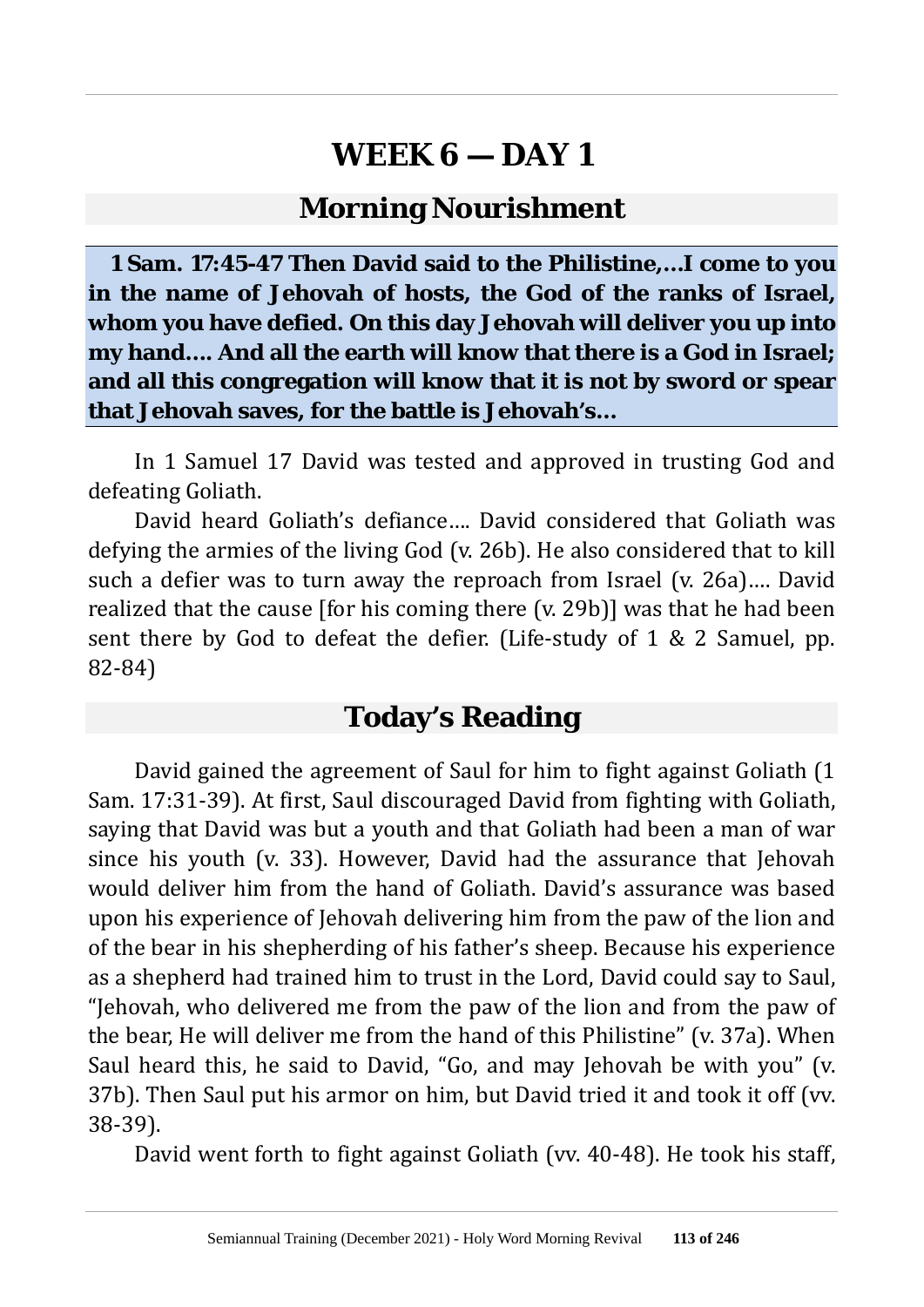chose five smooth stones from the brook, and held his sling in his hand (v. 40). Goliath scorned him for being but a youth and considered that his coming to him was as one with staves coming to chase away a dog. Goliath then cursed David by his gods and said that he would give David's flesh to the birds of heaven and to the beasts of the field (vv. 41-44). David said to Goliath, "You come to me with sword and spear and javelin, but I come to you in the name of Jehovah of hosts, the God of the ranks of Israel, whom you have defied. On this day Jehovah will deliver you up into my hand, and I will strike you and remove your head from you. And I will give the corpses of the camp of the Philistines to the birds of heaven and to the animals of the earth on this day. And all the earth will know that there is a God in Israel; and all this congregation will know that it is not by sword or spear that Jehovah saves, for the battle is Jehovah's and He will deliver you into our hand" (vv. 45-47).

David killed Goliath and defeated the Philistines (vv. 49-54). He killed Goliath by slinging a stone into Goliath's forehead and beheading Goliath with his own sword (vv. 49-51a). The Philistines fled, and the men of Israel and Judah pursued them to slay them and plunder their camps (vv. 51b-53). David took the head of Goliath and brought it to Jerusalem, but he put Goliath's armor in his tent (v. 54). David's victory over Goliath and the Philistines was a strong confirmation to God's choosing and anointing of him. Saul found out that David, who held Goliath's head in his hand, was the son of Jesse the Bethlehemite (vv. 55-58).

What happened to David in chapters 16 and 17 was altogether under God's sovereignty. We all need to realize that because we are pursuing Christ today, every aspect of our environment is absolutely under God's sovereign hand. Eventually, those who defy the church life will be defeated. Therefore, we should trust in the Lord, have confidence in Him, and be at peace. (Life-study of 1 & 2 Samuel, pp. 84-85)

Further Reading: Life-study of 1 & 2 Samuel, msgs. 12-13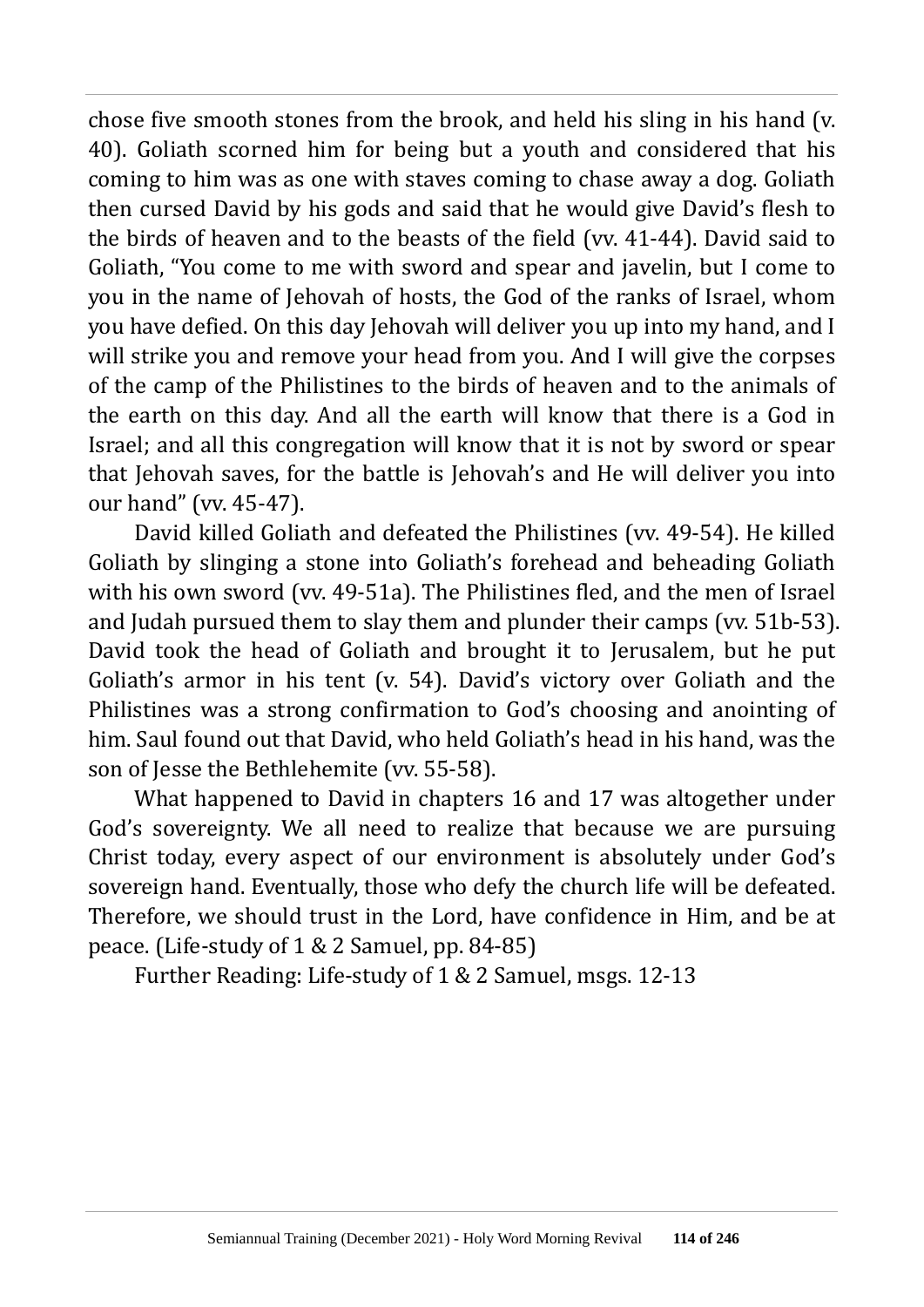#### **Morning Nourishment**

**Gal. 5:17 For the flesh lusts against the Spirit, and the Spirit against the flesh; for these oppose each other that you would not do the things that you desire.**

#### **24 But they who are of Christ Jesus have crucified the flesh with its passions and its lusts.**

Under God's sovereignty, David was selected to become an attendant of Saul. God put these two together to live and work together very closely. Eventually, however, the closer they became, the more Saul hated David. Saul and David became a test to each other…. Saul was exposed as a person who was opposite to God's will, and David was manifested to be a man according to God's heart. This was God's sovereignty.

For David to be tested in his relationship with Saul meant that David was continually put on the cross…. The saints in the church life, especially the elders, may become a test, a cross, to us. Likewise, in married life our spouse will be a cross to us. Since there should be neither divorce nor separation, the only way for us in our married life is to go to the cross and remain there, allowing the cross to terminate our flesh and our particular kind of ambition. (Life-study of 1 & 2 Samuel, p. 82)

### **Today's Reading**

David was successful in every mission that Saul sent him on (1 Sam. 18:5a). The secret of David's success was his wisdom. Even as a youth, he behaved in a very wise way…. Because David acted wisely, Saul set him over the men of battle, and it was good in the sight of all the people and also in the sight of Saul's servants (18:5b). Whatever Saul did to David became a good opportunity for David to gain favor with the people.

As David returned from striking the Philistines, the women came out of all the towns of Israel to meet Saul and they said, "Saul has struck down his thousands; / But David, his ten thousands" (v. 7). When Saul heard this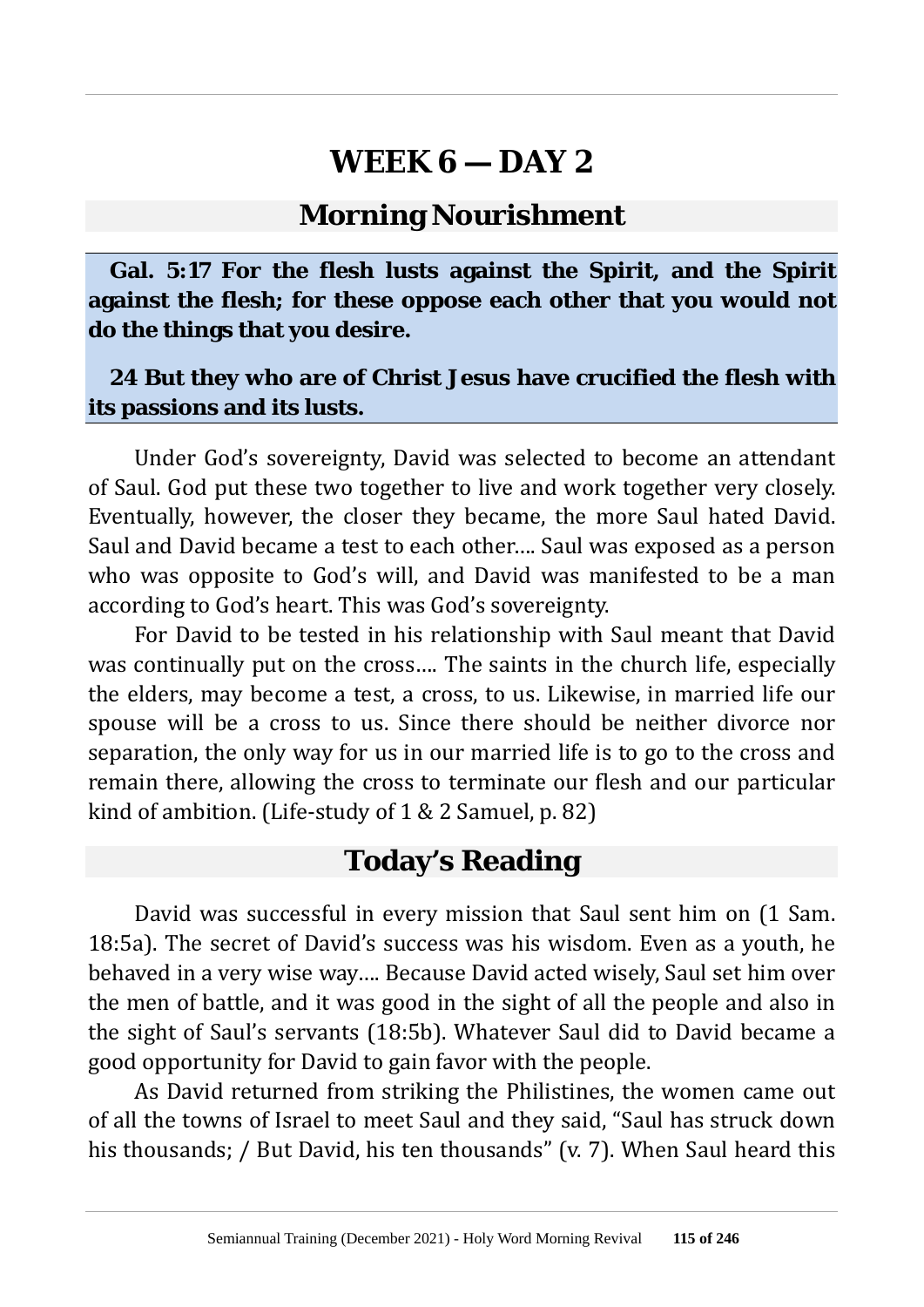praise, he was displeased and said, "They ascribe ten thousands to David, but to me they ascribe only thousands. And what more can he have except the kingdom? So Saul eyed David from that day on" (vv. 8-9). Saul was angry and was envious of David. There are many "Sauls" in the church life today. We may become envious when others are approved and we are not. For example, suppose you share in a meeting and hardly anyone says Amen. Then someone else shares, and he receives many Amens. Saul went from being envious of David to plotting how he might kill him without damaging his own name. Through all of Saul's persecution, David did not fight or do anything to avenge himself. The only thing he did was flee.

From David's experience under Saul's persecution, we need to learn an important lesson…that in the church life there should not be anything of the flesh; there should be no anger, no devices, no conspiracies, and no plots. The church is the kingdom of God (Rom. 14:17), and in the church there must be the divine authority with the proper order…. David feared God and did not dare to overthrow the order arranged by God. It would be a shame for us to say that we are in the Lord's recovery, yet we do not know that there is a God-ordained order. Rebellion and fighting annul the church life…. We should just live Christ in the spirit that we may live a church life according to the divine, ordained order.

Avenging and fighting back are matters of the flesh…. In the kingdom of God the flesh has to be ruled out. Galatians 5:17 says that "the flesh lusts against the Spirit, and the Spirit against the flesh." Verse 24 says that "they who are of Christ Jesus have crucified the flesh with its passions and its lusts." Verse 21 says that those who partake of the things of the flesh "will not inherit the kingdom of God." If we are partakers with the flesh, we are through with the kingdom and will have no share in it. Things such as jealousy, outbursts of anger, factions, and divisions are foreign articles in the kingdom. (Life-study of 1 & 2 Samuel, pp. 88-90, 95-96)

Further Reading: Life-study of 1 & 2 Samuel, msgs. 14-17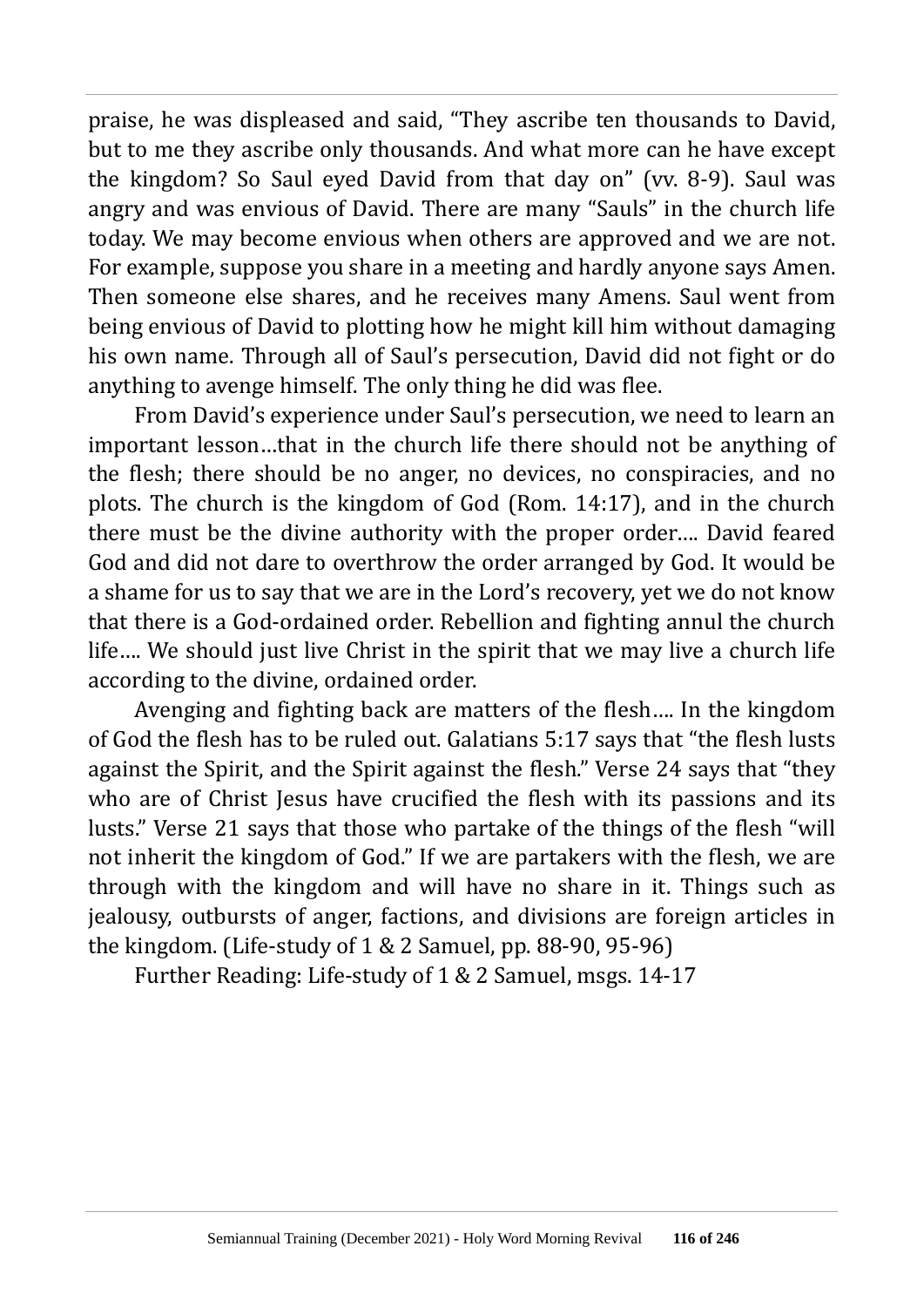### **Morning Nourishment**

**1 Sam. 24:4-6 And David's men said to him,… Do then to him according to what seems good in your sight. So David rose up and cut off a corner of Saul's cloak without being noticed. But afterward David's heart smote him…. And he said to his men, Jehovah forbid that I should do such a thing to my lord, Jehovah's anointed, as stretch out my hand against him; for he is Jehovah's anointed.**

David would not kill Saul but only cut off a corner of Saul's cloak. However, even for this David's heart smote him, because of his fear of God in that Saul was God's anointed (1 Sam. 24:4b-7). In God's kingdom there is a divine order of authority. Saul was not a self-appointed king; he was the king appointed and anointed by God. Saul was therefore the divine authority, and David feared God in this. David kept the God-ordained order of authority among God's elect. By so doing, David laid a good foundation for himself to be the king of God's elect in the coming days. If he had rebelled against Saul, then he would have been to the people an example of rebellion against the God-ordained, appointed king. (Life-study of 1 & 2 Samuel, p. 99)

### **Today's Reading**

David was one who knew God's authority from his heart…. He considered Saul as lord, the anointed of Jehovah. This speaks of an important matter. Submission to authority is not submission to a person. It is submission to the anointing upon the person, the anointing which was upon him when God set him up as authority…. He acknowledged that Saul was God's anointed. Hence, he could only seek for his own escape; he could not put forth his hand to hurt Saul. Saul was disobedient to God's command. He was rejected by God. But this was something between Saul and God. As for David, he submitted to God's anointed. This was David's responsibility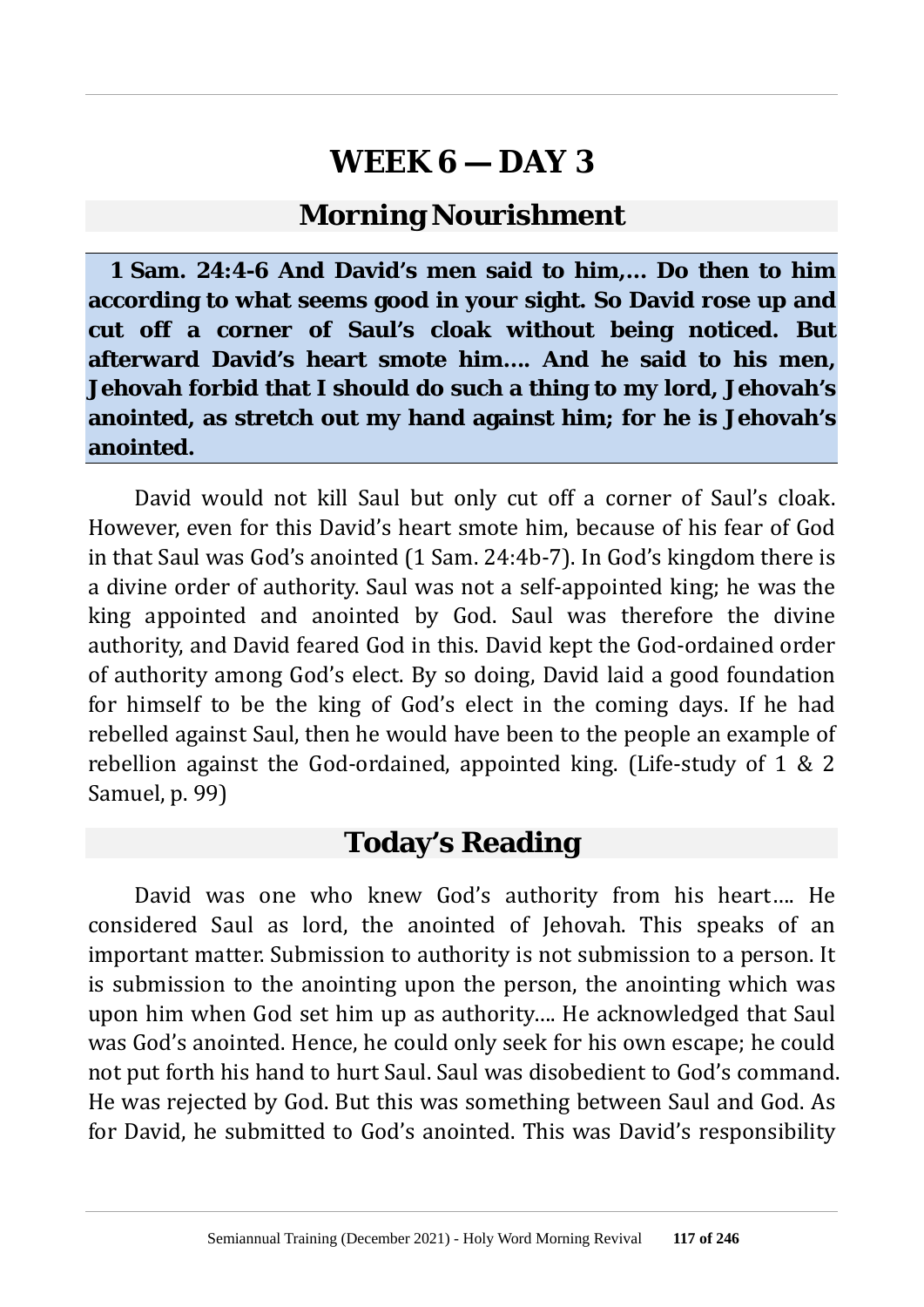before God.

A young Amalekite came to David to claim …that he had killed Saul. David's attitude was still that of denying the self and submitting to God's authority. He said to the man, "How is it that you were not afraid to stretch out your hand to destroy Jehovah's anointed?" (2 Sam. 1:14). (CWWN, vol. 47, "Authority and Submission," p. 139)

Although David was persecuted and suffered so much, he never fought, reacted, or responded. Using the New Testament term, he was always under the cross. He bore the cross every day under any kind of situation. He did not complain, criticize, oppose, or condemn. He was just under the cross to suffer the dealing.

Philippians 3:10 indicates that the strength for us to bear the cross is the power of Christ's resurrection…. The Christ who is within us is the One who…has come into us to live in us and to bear the cross within us.

As David was taking the lessons of the cross, he enjoyed God's provision…. As God's provision to David, both Jonathan and Michal helped David to flee…(1 Sam. 20:1-42; 19:11-18). Eventually, David "graduated" from his trials under Saul…. Under God's sovereignty, David took the lessons of the cross. Because of this David eventually was not a loser but a gainer, not a sufferer but an enjoyer. (Life-study of 1 & 2 Samuel, pp. 102-103)

David's life signifies a life of brokenness. Although we cannot find the word brokenness in the Bible, we can see from the biblical record that…David was broken by God. David was under God's pressure throughout his whole life; this made him one who was according to God's heart (Acts 13:22). (CWWL, 1953, vol. 1, "Knowing Life and the Church," p. 325)

The goal of the discipline of the Holy Spirit is for you to be a broken man…. In order for the inward man to be released, there is the need for severe dealings from the Lord. Those who have never been dealt with cannot afford the Lord a way to go on. (CWWN, vol. 57, p. 265)

Further Reading: CWWN, vol. 57, ch. 25; CWWL, 1953, vol. 1, "Knowing Life and the Church," chs. 7, 16, 19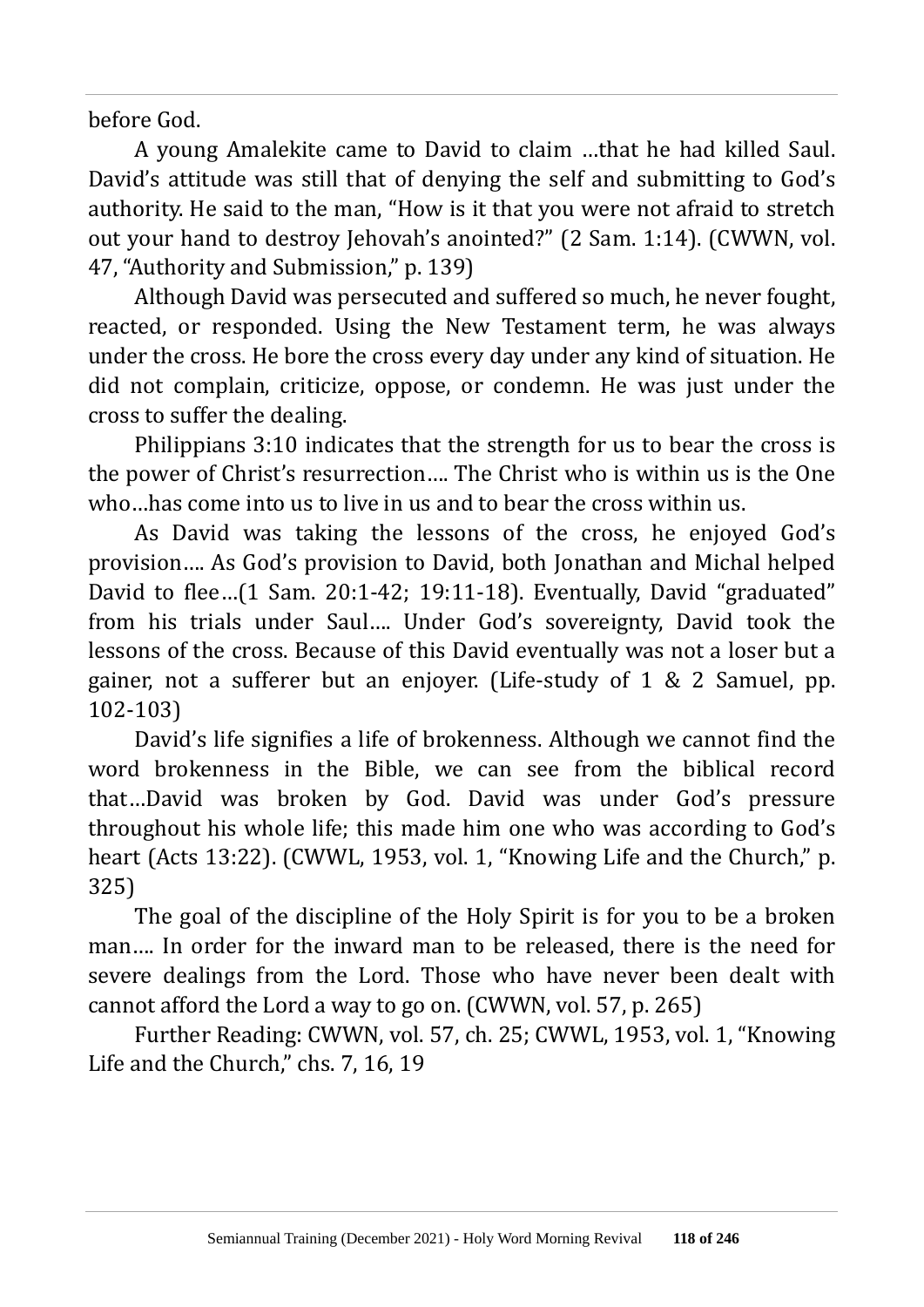### **Morning Nourishment**

**2 Sam. 7:5 Go and say to My servant David,…Is it you who will build Me a house for Me to dwell in?**

**11…Jehovah declares to you that Jehovah will make you a house.**

**2 Chron. 3:1 And Solomon began to build the house of Jehovah in Jerusalem on Mount Moriah, where He had appeared to David his father, at the place that David prepared…**

David cared for the Ark of God…. After David became king, he did not forget God's dwelling place on earth…. David had a heart to build a temple for God [cf. 2 Sam. 7:2]. God accepted his heart, but God did not want David to build a temple for Him. God spoke to him through Nathan: "Is it you who will build Me a house for Me to dwell in?… I…will make you a house…. I will raise up your seed after you, which will come forth from your body…. It is he who will build a house for My name" (vv. 5, 11-13). David prepared the materials for the building of the temple of God. David's heart for God was desperate. Although God did not want him to build the temple, he prepared the materials for the building of the temple. David prepared the builders, the site, and the materials for building the temple (2 Sam. 8:11; 1 Kings 7:51; 1 Chron. 26:26-27). David fulfilled his ministry and co-worked with God for the completion of the building of the temple. Acts 13:36 says, "David, having served his own generation by the counsel of God, did indeed fall asleep." David obtained rest before God. (CWWL, 1954, vol. 4, pp. 533-535)

### **Today's Reading**

All our work and service in the church must be initiated by God and must be according to His desire…. Anything that is initiated or started by man, regardless of how much it is for God, is a religious activity. In God's eyes this kind of activity is not His service or His work. God considers only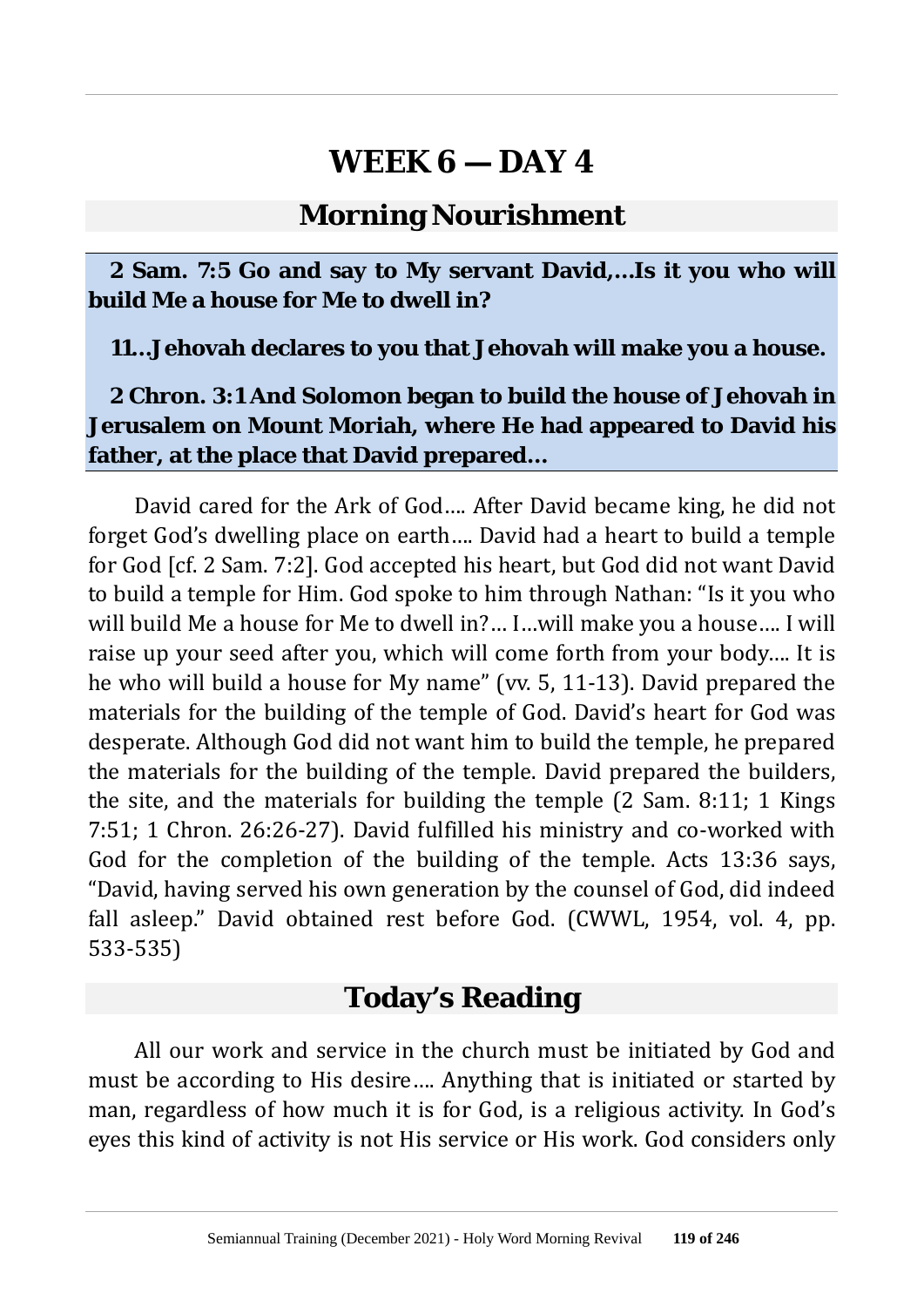what He has initiated and started as a service and work to Him. No matter related to our service to God should be determined by us. It is right for us to love God, but God does not want us to think about doing something for Him. Our heart to serve Him is acceptable, but our decision to do something for Him is not acceptable. God said, "Is it you…?" God does not want us to decide anything on His behalf. It was not up to David to decide whether or not to build the temple. Nothing should be initiated by us; only God can initiate something.

Because David feared God,…he did not react to Nathan; rather, he stopped. It is not a small thing to stop. The act of stopping the building of the temple is a great matter. Sister M. E. Barber said, "Whoever cannot stop working for the sake of God cannot work for the sake of God." This is a good word of experience. David knew that God needed a temple, but when God's word came to him, he immediately stopped his work. His stopping was not related to need or ability; rather, he stopped because God did not want him to work. The ability of David not to work for God shows his spirituality. If we were David, could we have stopped? Opportunities will come, but God's word may also come, saying, "Do not do anything. Slow down. Change your plan. Only My decision counts." Many who are zealous for God cannot hear such a word. This is the reason many workers of God cannot work for God. May God open our eyes.

David's stopping established a twofold testimony in the universe. First, all the work in the universe should come from God, not from man. Second, all that matters is what God does for man, not what man does for God.

We must learn deep within that God wants only our cooperation; He does not need us to do anything for Him…. We must stop all our opinions, decisions, and ideas; we need to let Him speak, let Him come in, and let Him command. All we need to do is cooperate with Him. (CWWL, 1953, vol. 1, "Knowing Life and the Church," pp. 277, 282-284)

Further Reading: Life-study of 1 & 2 Samuel, msgs. 22-23; Truth Lessons—Level One, vol. 1, lsn. 11; CWWL, 1954, vol. 4, pp. 529-535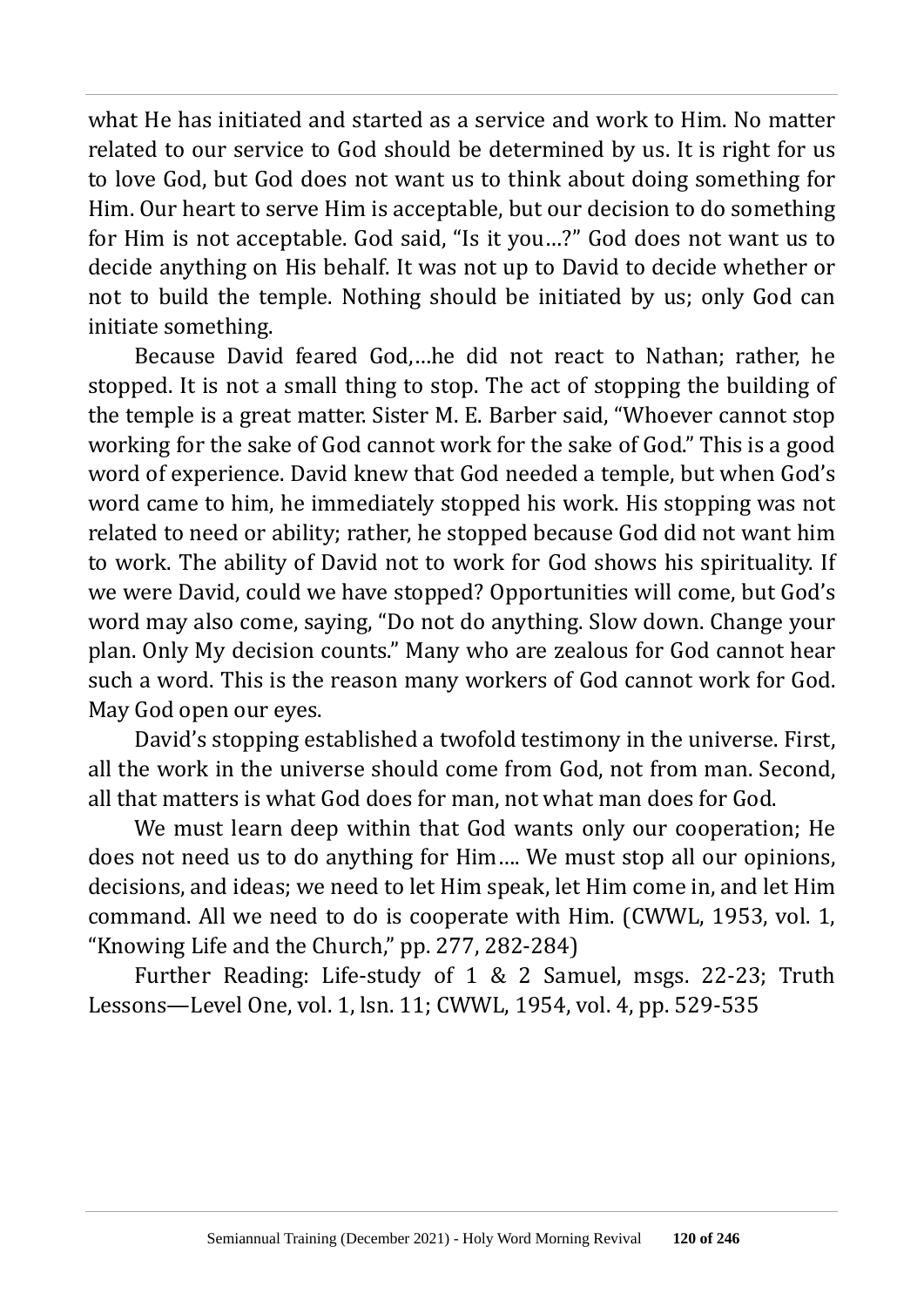#### **Morning Nourishment**

**2 Sam. 12:10 Now therefore the sword will not depart from your house forever because you have despised Me and have taken the wife of Uriah the Hittite to be your wife.**

**1 Cor. 10:11 Now these things happened to them as an example, and they were written for our admonition, unto whom the ends of the ages have come.**

God is not only loving and merciful, but He is also just and fearsome…. God forgave David (2 Sam. 12:13), but on the other hand, He disciplined and chastised David according to His governmental righteousness. (2 Sam. 12:10, footnote 1)

In God's punishment, the first child born of the wife of Uriah died (2 Sam. 12:18). In God's sovereign mercy, another child was born of her. The name given to him by God was Jedidiah, which means "beloved of Jehovah" (v. 25). David gave him the name Solomon, which means "peaceful" (v. 24)…. But from that time there was no peace in David's family or in the entire kingdom of Israel. Solomon's kingship had a wonderful beginning, but the same thing happened with him as with his father, and his end was pitiful…. Our God is merciful, but He is also just. (Life-study of 1 & 2 Samuel, pp. 218-219)

### **Today's Reading**

After all the enemies of Israel were subdued and David was exalted as the king of Israel, David committed a great sin while he was in a peaceful situation. This indicates that whenever we are in a peaceful situation, it is easy for us to be seduced to indulge our flesh.

David's sin was the issue of his indulging of the lust of the eyes and the lust of the flesh (2 Sam. 11:2b-3)…. David committed a willful adultery by robbery, abusing the power of his kingship (vv. 4-5). This was a real insult to God. David's great sin nearly annulled all his attainments from the past….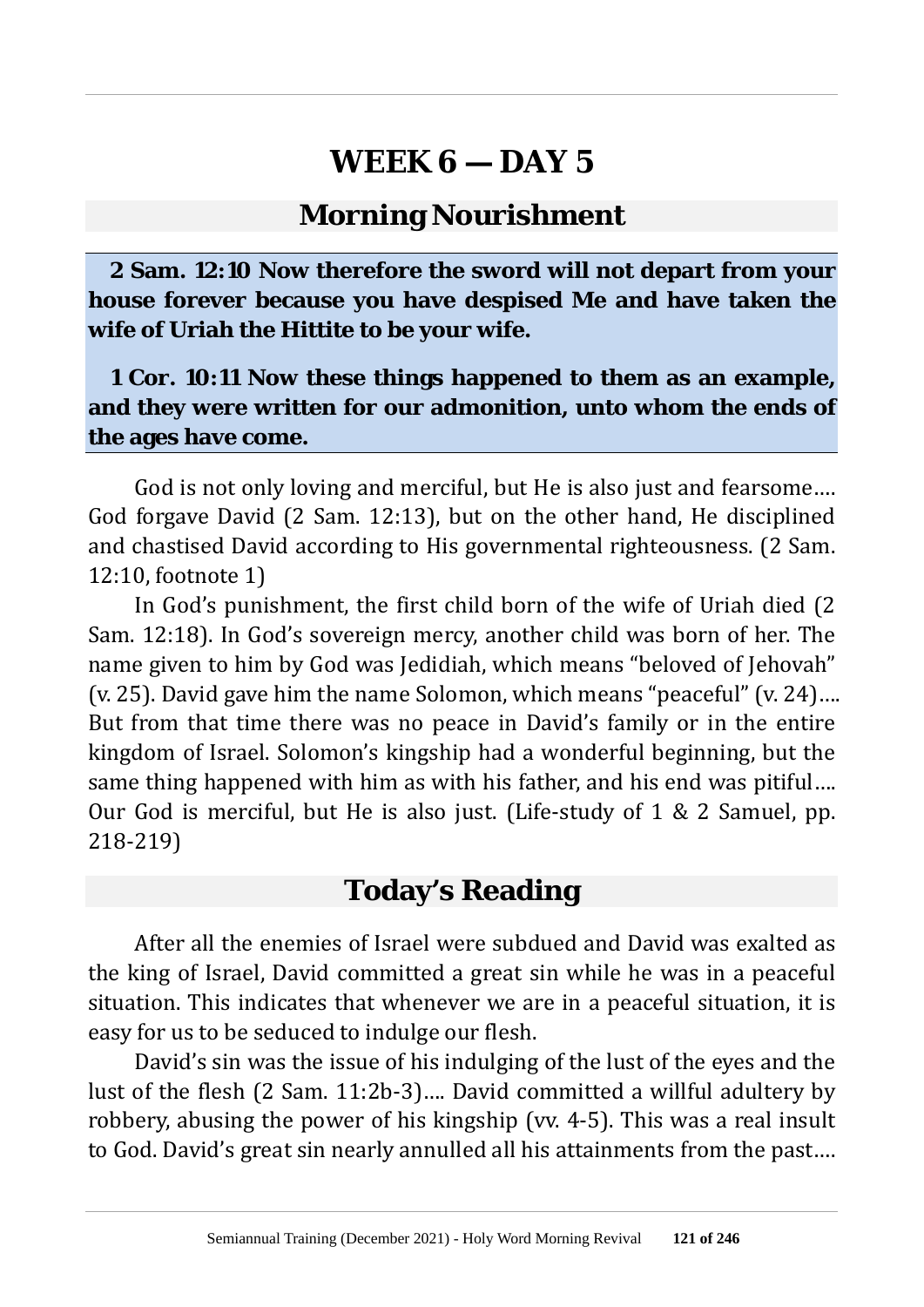David murdered Uriah, his faithful servant, by a conspiracy with Joab (vv. 14-25).

Uriah was not merely devoured by the sword—he was actually murdered by David so that he could take Uriah's wife…. David [also]...willingly committed adultery. By [this] one sin David broke the last five of the Ten Commandments (Exo. 20:13-17).

David was perfect in every way, but he was weak in the matter of the indulgence of the lust of the flesh. The lust of the flesh is like a wild horse. To subdue this lust, we must hold the bridle very tightly. In this matter David was loose, and he sacrificed his high attainment in the pursuit of God. David was a great "diamond," but his indulgence in lust was a black, foreign particle in this diamond. Even though he was a person of high attainment in his spiritual pursuit, he was still able to commit such a great sin.

The books of Samuel also unveil man's failure. David, a man according to God's heart, failed in the matter of the lust of the flesh. David's defect was that he did not restrict his flesh. David, being a man according to God's heart, afforded God the way to begin the age of kingship for the establishment of His kingdom on the earth for His coming Christ. But how regrettable it was that David, at a crucial time of the evil one's temptation, did not exercise strong control over his lust but indulged in it and committed a gross sin, which offended God to the uttermost. (Life-study of 1 & 2 Samuel, pp. 211-213, 217, 248)

God loved David, but because of his sin David lost his standing and position as well as eleven of the twelve tribes (2 Sam. 20:1-2). David's sin sowed the seed of Solomon's corruption (see footnote 1 on 12:24), which issued in the dividing of the God-given kingdom (1 Kings 11:9-13; 12:1-17), and the seed of the corruption of Solomon's descendants in the kingship, which issued ultimately in the loss of the nation and of the holy land of their fathers, in the captivity of the holy people, and in their being scattered around the globe and having no peace up to the present time. (2 Sam. 12:10, footnote 1)

Further Reading: Life-study of 1 & 2 Samuel, msgs. 33-34, 38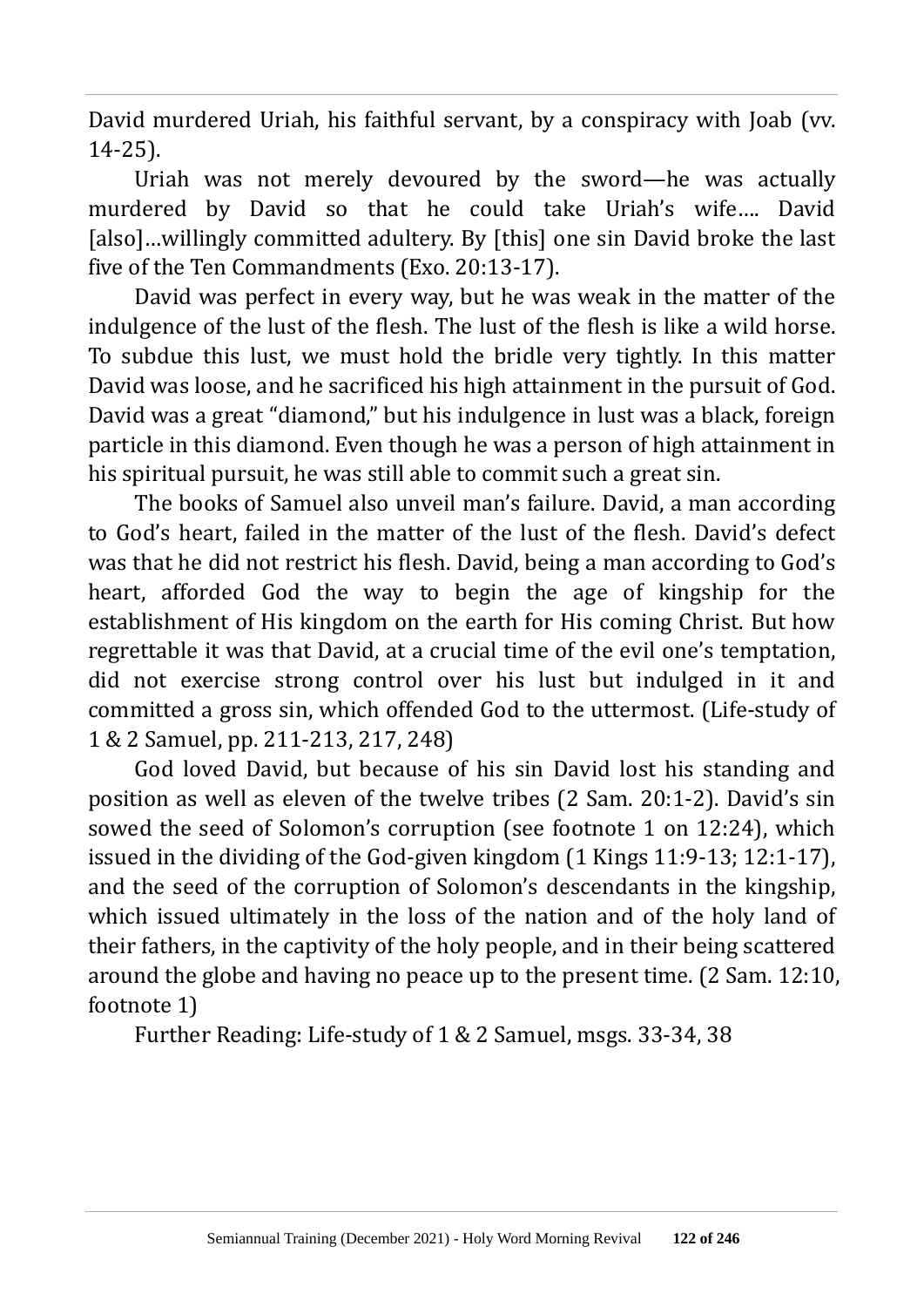#### **Morning Nourishment**

**1 Kings 11:13 But I will not tear the whole kingdom away from you; I will give one tribe to your son because of David My servant and because of Jerusalem, which I have chosen.**

**1 Pet. 3:9 Not rendering evil for evil or reviling for reviling, but on the contrary blessing one another,…that you might inherit blessing.**

God exercised a severe punishment upon David because his sin was very evil. After David's failure many evils, including incest, murder, and rebellion, took place in his family (2 Sam. 13; 15:1—19:8a). The source of the unprecedented evil in David's family was David's indulgence in the lust of the flesh. This shows that God's chastisement and His governmental dealing with those who love Him may even affect their children. (2 Sam. 12:10, footnote 1)

David restored his fellowship with God very quickly [after his confession in Psalm 51], but God's discipline continued even after his death. God's government would not depart from him as long as His discipline was upon him. (CWWN, vol. 50, "Messages for Building Up New Believers (3)," p. 678)

### **Today's Reading**

The picture portrayed in the two books of Kings…indicates that what we are, what we desire, what we intend to do, and how we behave have very much to do with our remaining in Christ and participating in all His unsearchable riches for our enjoyment. This picture concerning Israel ends with a tragedy of all the kings who were put into the blessed situation of the kingship and who were not faithful to God and did not take good care of their inheritance: they lost the good land and were carried away as captives to the idol-worshipping world. This should be a solemn alarm and warning to us in our relationship with Christ. If we are wrong in any of the matters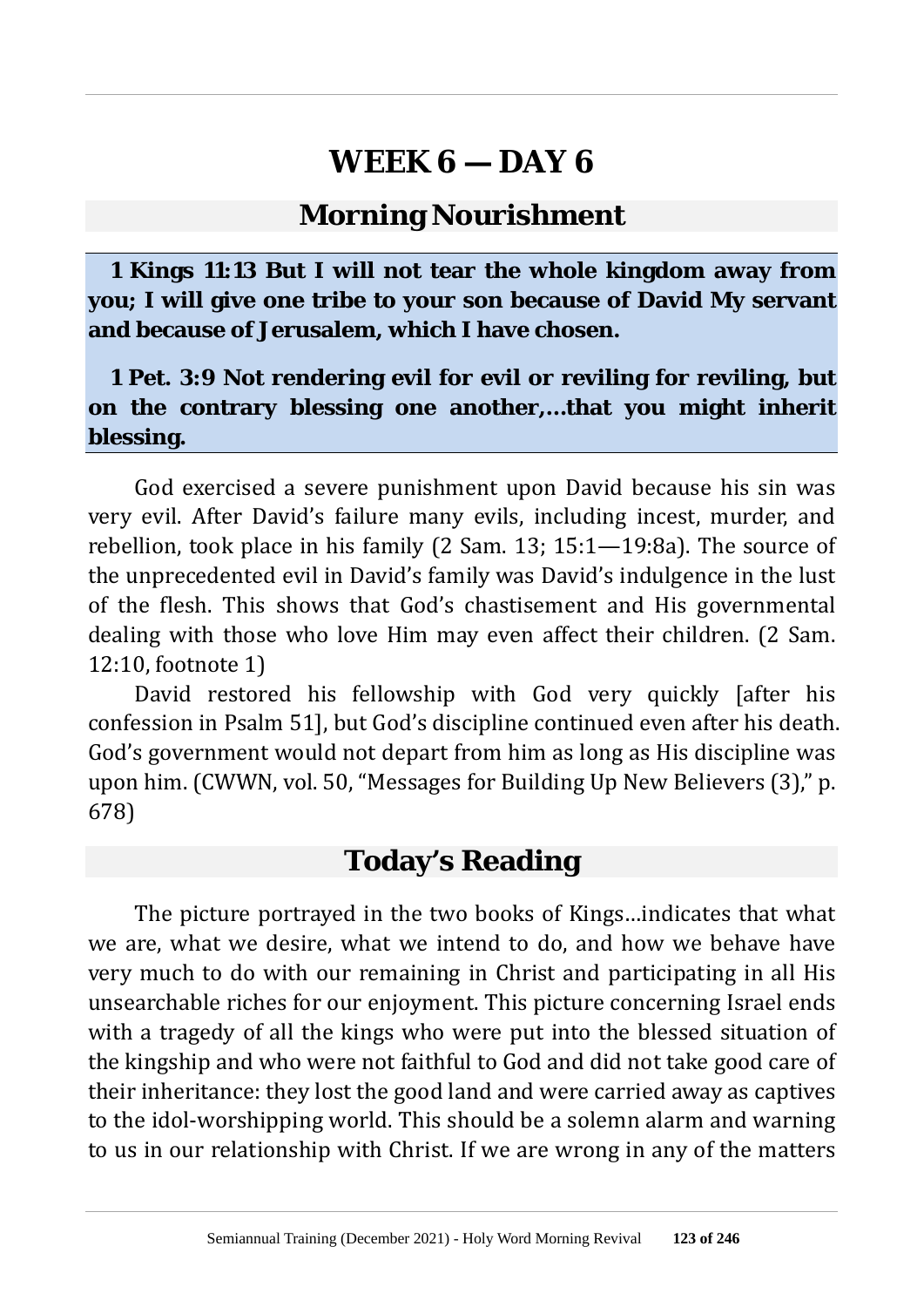mentioned above, we will suffer the loss of Christ as our enjoyment. (1 Kings 1:1, footnote 1)

The land, signifying Christ,…is the supply for the existence and living of God's people and is also for their enjoyment. The good land vomiting out the defiled and unholy people (Lev. 18:25, 28; 20:22) signifies that the all-inclusive Christ as our dwelling place and everything we need for our enjoyment will vomit us out of Himself and not allow us to enjoy Him any longer (cf. Rev. 3:16) if we are not proper in relation to Him. (Lev. 18:25, footnote 2)

David's life had a good beginning, like the bright sun rising, and his life with his career became like the sun shining at noon. However, his indulgence in lust (2 Sam. 11) spoiled his career and caused his bright life to fade like the sunset in the evening. In David's old age there was nothing bright, excellent, or splendid. (1 Kings 1:1, footnote 3)

One very important thing can be found in [Matthew 6:15 and 18:23-35]—do not condemn others easily. This is a very serious matter!…We should not only be generous in forgiving others but also avoid criticizing or speaking about others in a light way…. Our criticism and careless comments about others often become a judgment upon ourselves.

The more generous we are to others, the more generous God will be to us…. If we are mean and severe to our brothers, God will also be mean and severe to us. You must learn to be kind, loving, and generous to your brothers. Give others liberty in many things…. When others are in trouble, it is the time for us to help them, not the time for us to criticize them. There are many brothers who have fallen miserably today for one reason only—they have criticized others too severely in the past…. We must be generous toward others if we want to avoid God's governmental hand! May we learn to love and forbear one another. (CWWN, vol. 50, pp. 683-686)

We have been called to bless others, so we, as a blessed people, should always bless others that we may inherit blessing. What we bless others with, we will inherit ourselves (Matt. 10:13). (1 Pet. 3:9, footnote 2)

Further Reading: CWWN, vol. 50, "Messages for Building Up New Believers (3)," chs. 40-42